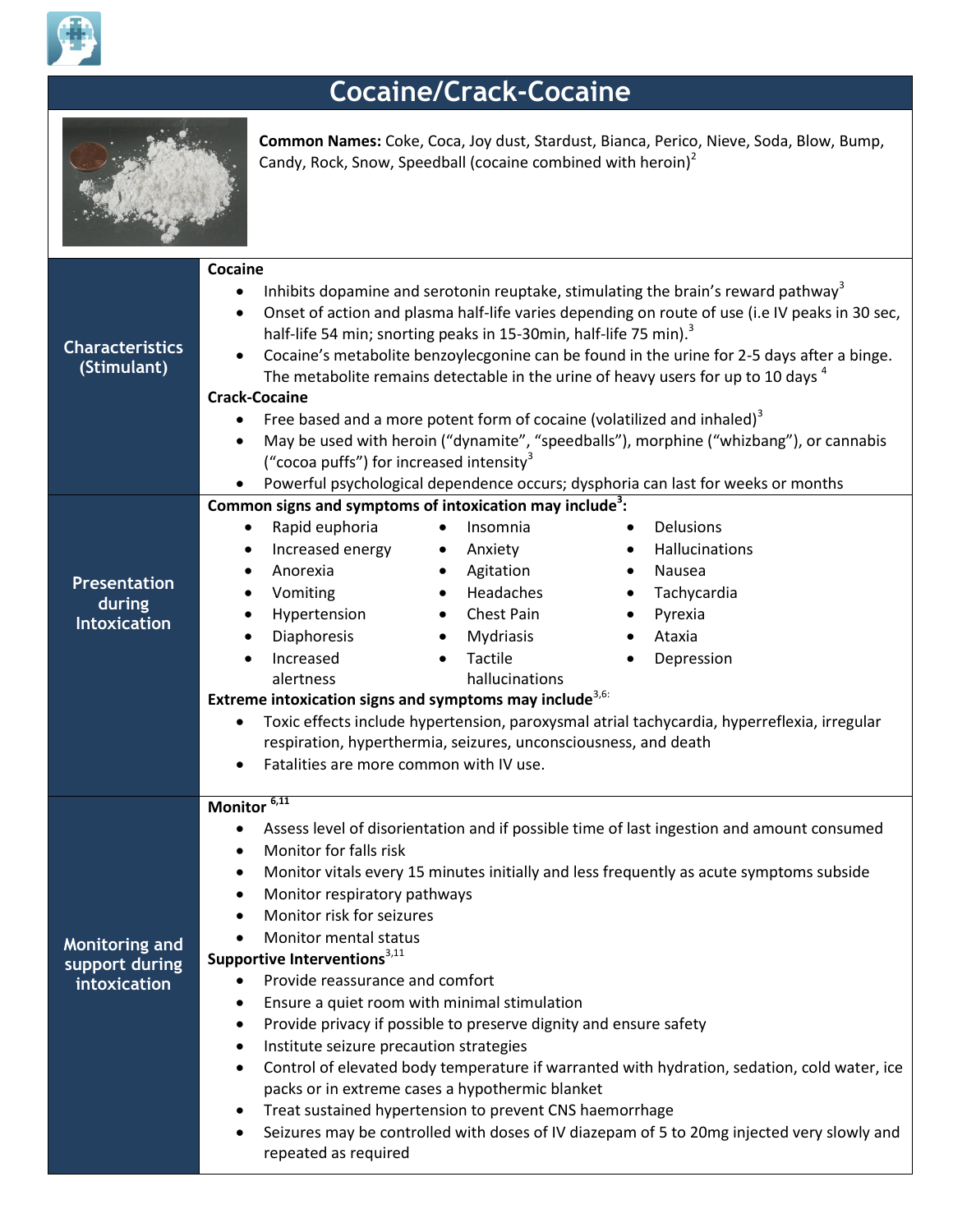

| Monitoring and<br>support during<br>intoxication<br>(Continued)                                                                                               | CT scans and lumbar puncture may be performed in the confused or unconscious patient to<br>$\bullet$<br>rule out cerebral haemorrhage<br>Excretion of cocaine can be hastened through acidification of the urine with 500mg<br>$\bullet$<br>ammonium chloride orally every 3-4 hours<br>Low doses of an antipsychotic such as haloperidol may be used to manage psychosis (extra<br>$\bullet$<br>monitoring required due to increased seizure risk)                                                                                                                                                                                                                                                                                                                                                                                                                                                                                                 |                                                                                                                                                                                                                                                                                                                            |  |
|---------------------------------------------------------------------------------------------------------------------------------------------------------------|-----------------------------------------------------------------------------------------------------------------------------------------------------------------------------------------------------------------------------------------------------------------------------------------------------------------------------------------------------------------------------------------------------------------------------------------------------------------------------------------------------------------------------------------------------------------------------------------------------------------------------------------------------------------------------------------------------------------------------------------------------------------------------------------------------------------------------------------------------------------------------------------------------------------------------------------------------|----------------------------------------------------------------------------------------------------------------------------------------------------------------------------------------------------------------------------------------------------------------------------------------------------------------------------|--|
| Withdrawal<br>presentation<br>(Withdrawal<br>effects peaks in<br>$2 - 4$ days $3, 6$<br><b>Dysphoric</b><br>symptoms may<br>persist for up to<br>10 weeks $6$ | Withdrawal Symptoms may include <sup>3,6</sup> :<br>Anxiety<br><b>Distorted Sleep</b><br>Vivid, unpleasant<br>$\bullet$<br>dreams<br>Paranoia<br>Nausea<br>$\bullet$<br>Diarrhea<br>$\bullet$                                                                                                                                                                                                                                                                                                                                                                                                                                                                                                                                                                                                                                                                                                                                                       | Chronic fatigue<br>Craving<br>Irritability<br>Depression<br>Difficulty concentrating<br>Suicidal or homicidal<br>ideation<br>Myalgia<br>Anorexia<br>Hunger/Increased appetite<br>Diaphoresis<br>Convulsions <sup>3,6</sup><br>Insomnia/hyperinsomnia                                                                       |  |
| <b>Monitoring and</b><br>support during<br>withdrawal                                                                                                         | Goal $\overline{11}$<br>Reduce drug cravings and manage depression<br>Monitor <sup>11</sup><br>Mental status (including suicide risk and agitation)<br>$\bullet$<br>Physical status (including vital signs, hydration, electrolytes, seizures and possible serotonin<br>$\bullet$<br>syndrome)<br>Interventions $3,10$<br>Provide a calm and quiet environment<br>$\bullet$<br>Allow client to eat and sleep as much as desired<br>$\bullet$<br>Use calming techniques/ reassurance/ supportive measures<br>$\bullet$<br>Suicide precautions may need to be established<br>٠<br>Supportive care of excessive sympathomimetic stimulation may be required<br>$\bullet$<br>Benzodiazepines have been used for severe agitation and seizure prevention<br>$\bullet$<br>High potency antipsychotics have been used for psychotic symptoms<br>٠<br>Antidepressants have been used to treat depression following withdrawal, and to decrease<br>$\bullet$ |                                                                                                                                                                                                                                                                                                                            |  |
| <b>Potential</b><br><b>Complications</b>                                                                                                                      | craving.<br>Chronic use can lead to panic disorder, paranoia, dysphoria, irritability, agitation, and<br>$\bullet$<br>delirium <sup>3</sup><br>Snorting can lead to stuffy nose, runny nose, eczema around nostrils, atrophy of nasal<br>٠<br>mucosa, bleeding, and perforated septum. <sup>3</sup><br>Sexual dysfunction is common <sup>3</sup><br>٠<br>Chronic use of crack can lead to microvascular changes in the eyes, lungs and brain.<br>$\bullet$<br>Respiratory symptoms include asthma, pulmonary hemorrhage and edema <sup>3</sup> .<br>$\bullet$<br>Dehydration can occur due to effect on temperature regulation, with possible<br>$\bullet$<br>hyperpyrexia. <sup>3</sup>                                                                                                                                                                                                                                                            |                                                                                                                                                                                                                                                                                                                            |  |
| <b>Notable</b><br><b>Interactions</b>                                                                                                                         | With Cannabis <sup>8</sup><br>Using cannabis with cocaine<br>$\bullet$<br>may lead to tachycardia<br>Cannabis-induced vasodilation<br>of nasal mucosa may increase<br>cocaine absorption<br><b>With Beta-Blockers (Propranolol</b><br>especially) <sup>8</sup><br>Greater coronary<br>vasoconstriction in combination<br>with cocaine, may lead to                                                                                                                                                                                                                                                                                                                                                                                                                                                                                                                                                                                                  | With Aripiprazole, Risperidone,<br>Paliperidone <sup>9</sup><br>May lead to dystonia<br>With Clozapine <sup>9</sup><br>May increase concentration of<br>cocaine leading to syncope<br>With Haloperidol <sup>9</sup><br>May lead to cardiac toxicity<br>With Methadone <sup>9</sup><br>Reduce concentration of<br>methadone |  |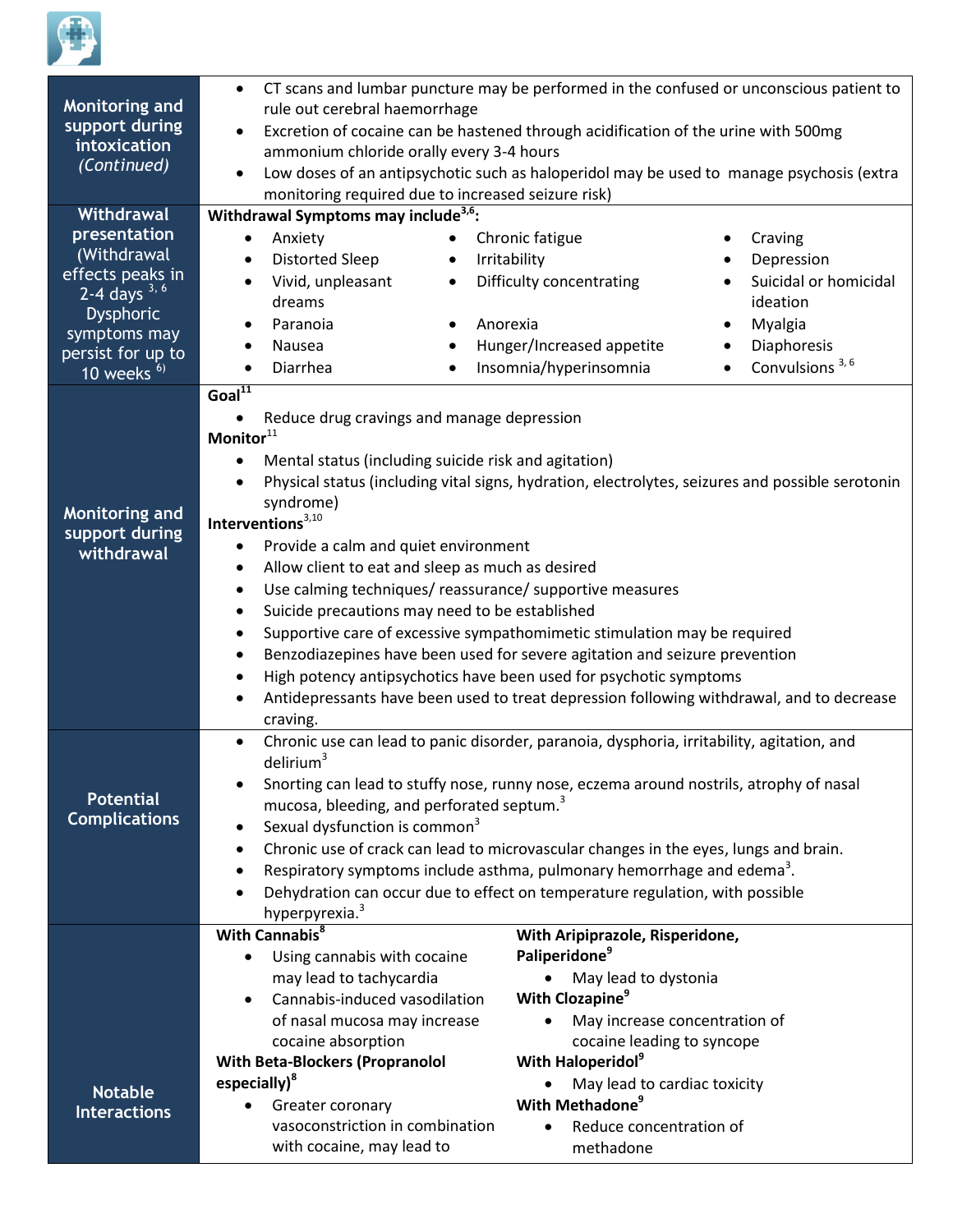

|                        | myocardial infarction<br>With Dihydroergotamine <sup>9</sup><br>Increases blood pressure                                                                                                                                           | May increase QTc prolongation,<br>when used in combination                                                        |  |
|------------------------|------------------------------------------------------------------------------------------------------------------------------------------------------------------------------------------------------------------------------------|-------------------------------------------------------------------------------------------------------------------|--|
|                        | With Carbamazepine <sup>8,9</sup>                                                                                                                                                                                                  | With Buproprion <sup>9</sup>                                                                                      |  |
|                        | Combination may lead to large<br>elevations in blood pressure and<br>heart rate (increase cardiac side<br>effects)                                                                                                                 | May lead to seizures<br>With Buprenorphine <sup>9</sup><br>May reduce buprenorphine<br>$\bullet$<br>concentration |  |
|                        | With MAOIs <sup>8</sup>                                                                                                                                                                                                            |                                                                                                                   |  |
|                        | May lead to hypertensive crisis                                                                                                                                                                                                    | With Disulfiram <sup>9</sup>                                                                                      |  |
|                        | With St. John's Wort <sup>8</sup>                                                                                                                                                                                                  | Increase concentration of cocaine                                                                                 |  |
|                        | May lead to serotonin syndrome                                                                                                                                                                                                     | and lead to paranoia                                                                                              |  |
|                        | With Hyaluronidase <sup>8</sup>                                                                                                                                                                                                    | With Benzodiazepines, Zopiclone,                                                                                  |  |
|                        | Anesthetic hyperreactivity                                                                                                                                                                                                         | Zolpidem <sup>2</sup>                                                                                             |  |
|                        | With Amphetamines, MDMA <sup>8</sup>                                                                                                                                                                                               | Lead to increased sedation                                                                                        |  |
| <b>Notable</b>         | Blood pressure elevation                                                                                                                                                                                                           | With Alcohol <sup>3</sup>                                                                                         |  |
| <b>Interactions</b>    | With TCAs <sup>9</sup>                                                                                                                                                                                                             | Co-occurring use leads to<br>$\bullet$                                                                            |  |
| (Continued)            | Arrhythmia -> Avoid!                                                                                                                                                                                                               | tachycardia, increase in plasma                                                                                   |  |
|                        | With Trazodone <sup>9</sup>                                                                                                                                                                                                        | levels of cocaine and elevated                                                                                    |  |
|                        | Minor physiological effects                                                                                                                                                                                                        | blood pressure. May increase risk                                                                                 |  |
|                        | With Citalopram/Escitalopram,                                                                                                                                                                                                      | of cardiovascular toxicity.                                                                                       |  |
|                        | Sertraline, Fluvoxamine, Paroxetine <sup>9</sup>                                                                                                                                                                                   |                                                                                                                   |  |
|                        | May lead to serotonin syndrome                                                                                                                                                                                                     |                                                                                                                   |  |
|                        | $\bullet$                                                                                                                                                                                                                          | Stimulants can cause euphoria, exhilaration, alertness, improved task performance, and                            |  |
|                        | exacerbation of obsessive-compulsive symptoms <sup>3</sup>                                                                                                                                                                         |                                                                                                                   |  |
| Psychiatric<br>effects | During cocaine intoxication, individuals can present with delusions, paranoia, hallucinations<br>(especially tactile), delirium and severe anxiety. Symptoms may persist for months after the<br>person has stopped using cocaine. |                                                                                                                   |  |
|                        | Paranoid delusional disorders and other types of psychoses have been linked with chronic<br>cocaine use.                                                                                                                           |                                                                                                                   |  |
|                        |                                                                                                                                                                                                                                    | Cocaine can also induce severe depression and increase the risk of suicide.                                       |  |
|                        | Concurrent cocaine and alcohol use increase the risk of depression <sup>1</sup><br>$\bullet$                                                                                                                                       |                                                                                                                   |  |